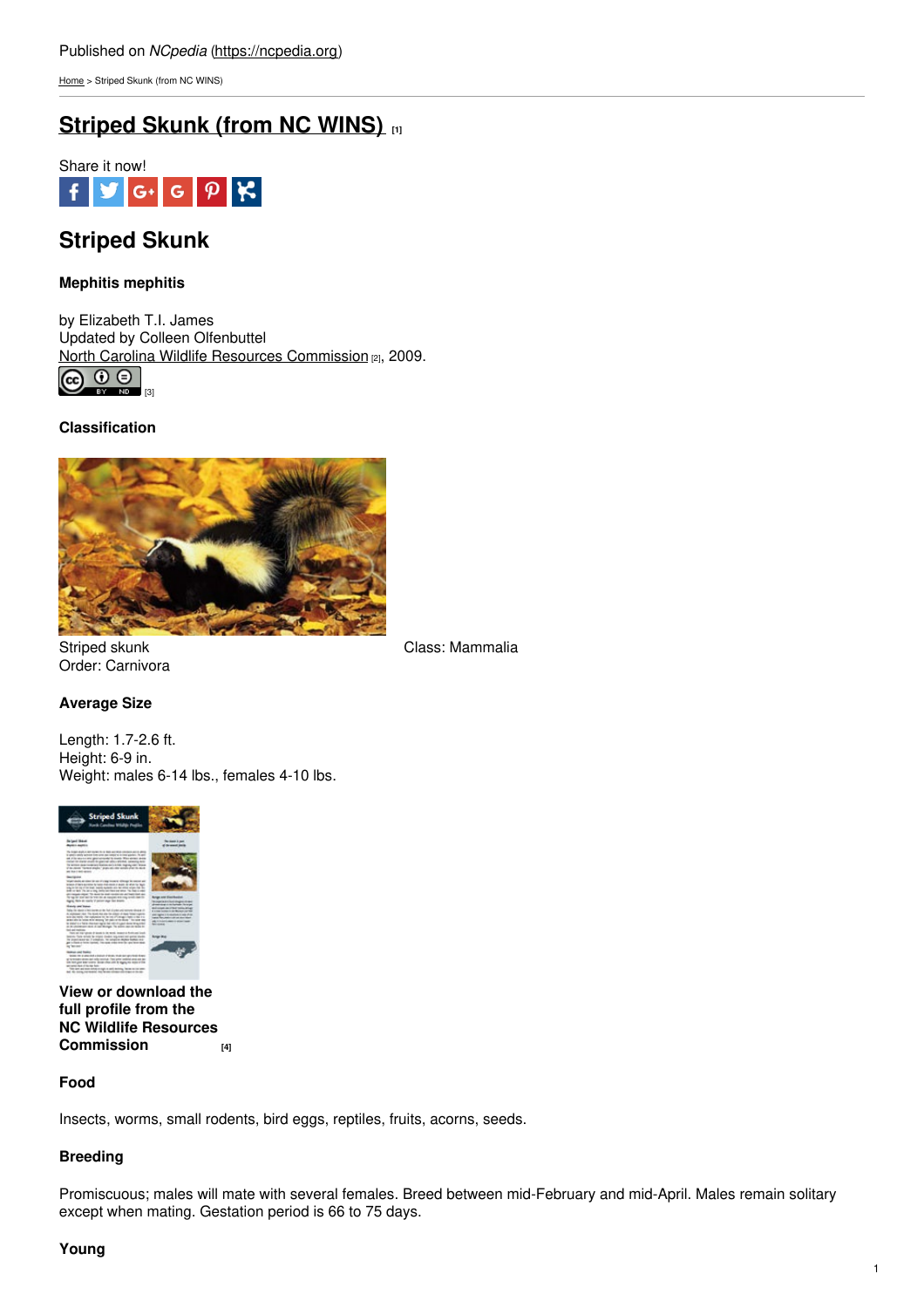Called kits. Litter size is 5 to 9. Kits born May to early June. Kits nurse for about 7 to 8 weeks and open their eyes at 22 days. Kits follow their mother on hunting trips at 2 months old and leave the family in the fall. Musk is present at birth and

## **Range Map**



The striped skunk can be found in the shaded

can be emitted at 8 days old. Sexually mature between 1 and 2 years. regions.

#### **Life Expectancy**

1 to 6 years in the wild. Up to 10 years in captivity.

#### **Range and Distribution**

The striped skunk is found throughout the lower 48 states except in the Southwest. The striped skunk occupies most of North Carolina, although it is most common in the [Mountain](https://ncpedia.org/our-state-geography-snap-mountain) [5] and [Piedmont](https://ncpedia.org/geography/region/piedmont) [6] regions. It is uncommon in most of the [Coastal](https://ncpedia.org/geography/region/coastal-plain) Plain, where it did not occur historically; it is rare to absent in certain Coastal Plain  $_{[7]}$  counties.

#### **General Information**

The striped skunk is well known for its black and white coloration and its ability to spray a smelly secretion from scent sacs located in its hind quarters. On each side of the anus is a scent gland surrounded by muscles. When alarmed, skunks contract the muscles around the gland and spray a yellowish, nauseating musk. The secretion causes momentary blindness and a terrible, lingering smell. Because of this natural "chemical weapon," people and other animals avoid the skunk and treat it with caution.



**The skunk is part of the weasel family. Description**

Striped skunks are about the size of a large housecat. Although the amount and location of black and white fur varies from skunk to skunk, the white fur, beginning on the top of the head, usually separates into two white stripes that run down its back. The tail is long, bushy and black and white. The head is small and triangular-shaped. The skunk has small rounded ears and beady black eyes. The legs are short and the front feet are equipped with long curved claws for digging. Males are usually 10 percent larger than females.

## **History and Status**

Today, the skunk is best known as the butt of jokes and cartoons because of its unpleasant odor. The skunk was also the subject of many [Indian](https://ncpedia.org/american-indians/introduction) [8]superstitions and myths. One explanation for the city of Chicago's name is that it is named after an Indian word meaning "the place-of-the-skunk." The name may be related to a Native American legend that told of a giant skunk being killed

on the southwestern shore of Lake Michigan. The natives used the skunk for food and medicine.

There are four species of skunk in the world, located in North and South America. These include the striped, hooded, hognosed and spotted skunks. The striped skunk has 13 subspecies. The subspecies Mephitis mephitis elongate is found in North Carolina. This name comes from the Latin word meaning "bad odor."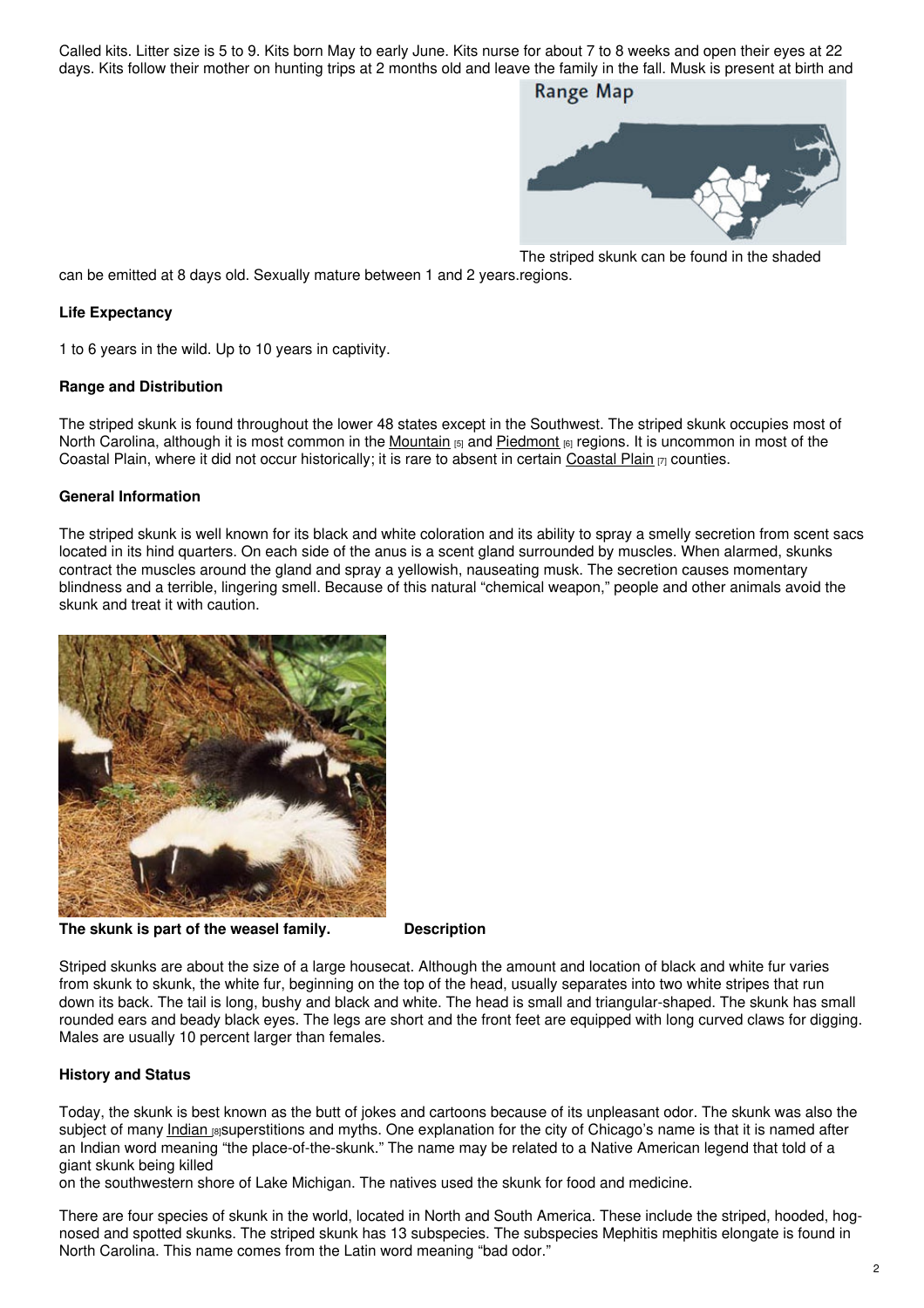#### **Habitat and Habits**



#### **undefined**

Skunks live in areas with a mixture of woods, brush and open fields broken up by wooded ravines and rocky outcrops. They prefer timbered areas and pastures with good water sources. Skunks create dens by digging into slopes of hills and spend most of the day there.

They hunt and move mostly at night or early morning. Skunks do not hibernate, but, during cold weather, they become dormant and remain in the den most of the winter. During this time their body temperature remains near normal. Several skunks may share the same winter den.

The skunk is an omnivore, with about 80 percent of its diet consisting of insects, worms, small rodents, bird eggs and reptiles. It also eats berries, acorns and other vegetable matter.

Skunks are adept at digging and swimming. They primarily use their nose and ears to forage for food, due to poor eyesight. Skunks frequently leave evidence of their feeding: small, cone-shaped holes in the soil, where they've dug for grubs.

On average, skunks live about three years in the wild. Disease and predation usually cause their deaths.

#### **People Interactions**

Because skunks move mostly at night, many people never see them unless they are raiding a trash can or get hit by a car. If a person frightens a striped skunk, the skunk first faces the person, straightens its legs, arches its back, puts its tail straight up and bristles the tail hair to give the appearance that it is bigger than it is. It also clicks its teeth and stamps the ground. If the person or animal continues to advance, the skunk bends its body sideways in the form of a "U" so that the hindquarters face the person, then it squirts the musk. Ammonia or tomato juice help remove the odor, if you are sprayed. Carbolic soap and water is best for washing the skin.

## **Tracks**



#### **Skunk tracks**

Although skunks are seldom trapped for their fur in North Carolina, they are trapped in the northern portions of their range where their fur is finer and the black color more intense. Skunks are affected by people in other ways, through habitat destruction, car accidents and poisoning. Since skunks will eat bird eggs, they are known predators of domestic chicken eggs, as well as turkey and waterfowl eggs. Although illegal, skunks are often poisoned in the mistaken belief that all skunks have rabies. While skunks are one of the main carriers of rabies in North America, the chances of encountering a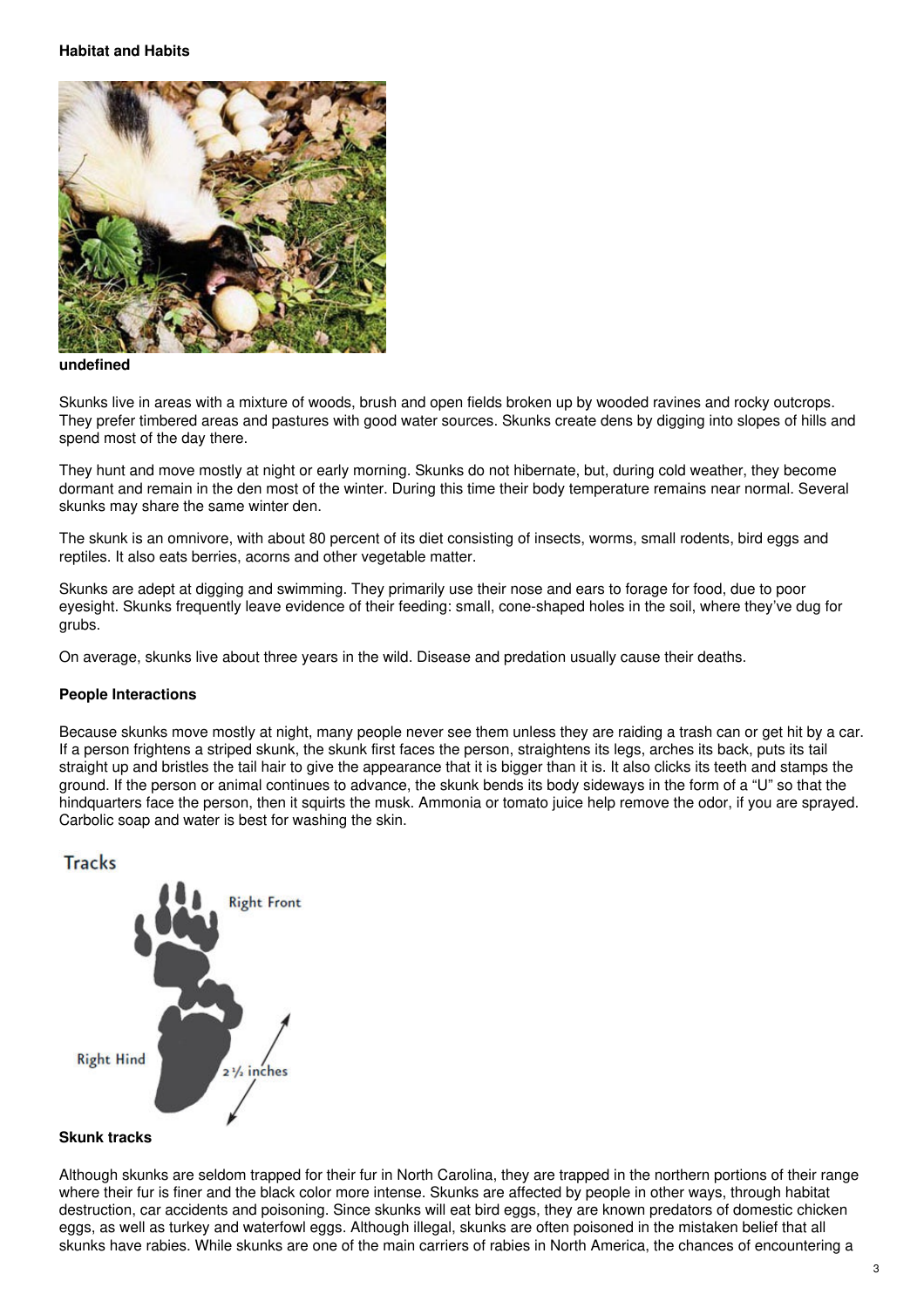rabid skunk are very low.

# **NCWRC Interaction: How You Can Help**

Skunks, like several other wild animals, can thrive in suburban and urban areas. To avoid problems with skunks, follow some basic rules:

- Secure your garbage. Skunks will raid open trash materials and compost piles. Secure your garbage in tough plastic containers with tight-fitting lids and keep inside when possible. Take out trash the morning of pick up. Keep compost piles in containers designed to contain but vent the material.
- Feed pets indoors. Outdoor feeding attracts skunks and other types of wild animals. Close off crawl spaces under porches and sheds. Skunks will use such areas for resting and raising young. Close shed and garage doors at night, and use chicken wire to keep skunks from digging under porches.
- Protect your pet from being sprayed. Always turn on a flood light and check your yard for skunks before letting your dog out at night
- Keep bird feeder areas clean. Use feeders designed to keep seed off the ground. Remove feeders if skunks are regularly seen around your yard.
- Educate your neighbors. Pass this information along.

## **References**

The Encyclopedia of North American Wildlife (Bison Books, 1983).

Grzimek's Encyclopedia of Mammals, Volume 3 (McGraw-Hill Publishing Co., 1990).

Webster, Wm. David, James F. Parnell, and Walter C. Biggs. Mammals of the Carolinas, Virginia, and Maryland (University of North Carolina Press, 1985).

#### **Credits**

Produced by the Division of Conservation Education, North Carolina Wildlife Resources Commission. Cay Cross–Editor.

Illustrated by J.T. Newman. Photos by Steve Maslowski.



#### Profile courtesy of NC WILDLIFE INFORMATION NETWORK SHARE (NC WINS)

**Subjects: [Wildlife](https://ncpedia.org/category/subjects/wildlife)** [9] **Authors:** James, [Elizabeth](https://ncpedia.org/category/authors/james-elizabeth-t-) T. I. [10] [Olfenbuttel,](https://ncpedia.org/category/authors/olfenbuttel-collee) Colleen [11] **Origin - location:** [Coastal](https://ncpedia.org/category/origin-location/coastal-pl) Plain [12] [Mountains](https://ncpedia.org/category/origin-location/mountains) [13] [Piedmont](https://ncpedia.org/category/origin-location/piedmont) [14] **From:** NC Wildlife [Information](https://ncpedia.org/category/entry-source/nc-wildlife-i) Network Share (NC WINS). [15]

1 January 2009 | James, Elizabeth T. I. ; Olfenbuttel, Colleen

**Source URL:** https://ncpedia.org/striped-skunk-nc-wins

#### **Links**

[4] https://www.ncwildlife.org/Portals/0/Learning/documents/Profiles/skunk.pdf

[6] https://ncpedia.org/geography/region/piedmont

<sup>[1]</sup> https://ncpedia.org/striped-skunk-nc-wins

<sup>[2]</sup> https://www.ncwildlife.org/

<sup>[3]</sup> https://creativecommons.org/licenses/by-nd/4.0/

<sup>[5]</sup> https://ncpedia.org/our-state-geography-snap-mountain

<sup>[7]</sup> https://ncpedia.org/geography/region/coastal-plain